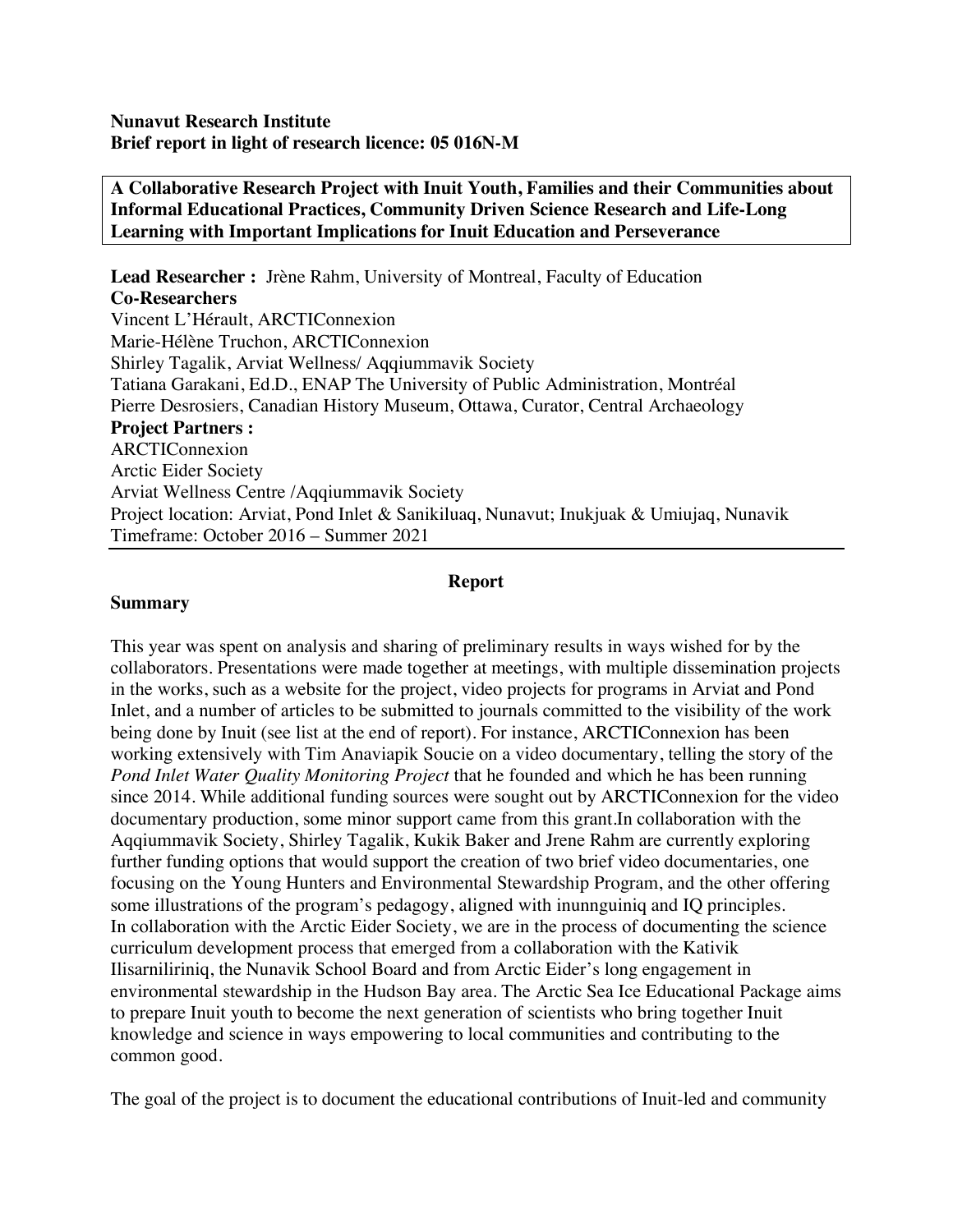driven educational programs to the making of a human being or *inunnguiniq.* Through dialogue with youth and community members involved in the programs, filming, and other forms of collaborations over the last three years, we have developed a joint-understanding of the rich contributions of the programs to the well-being of youth and their communities, and in preparing youth to become future leaders and environmental stewards, "researchers", and contributors to the common good within and beyond each community. We see these programs as important educational venues that complement school learning in important ways. As such, the different programs and program sites offer rich insights into educational practices that are assumed by communities and grow out of and respond to community needs. They also challenge the Western vision of lifelong learning and school perseverance in offering a reading of those terms in light of IQ. Analysis has led to rich stories of how the programs emerged, the manner they are continuously changing in light of new local needs, and thereby also contribute, in important ways, and immediately, to the common good. They challenge current practices of community research still too often assumed by scientists from Universities and committed to scientific issues of concern primarily to scientists but at times of little local relevance. Most important, the programs offer rich examples of the form Inuit youth training can take in community-based monitoring and in doing so, fill an important gap in the current literature and practices in this area.

The educational curriculum of Arctic Eider that grew out of an Inuit led community-based monitoring project is place-based, making it relevant to Inuit in the Hudson Bay area, and was driven by Inuit who asked for a curriculum that would prepare future generations to respond to environmental challenges through a weaving together of Inuit ways with Western Science and technology. The developed technology, the Siku platform, supports the immediate recording of local knowledge and sharing of information and is key to the safe pursuit of hunting and local monitoring. The Siku monitoring tool is a cutting-edge example of the manner communications technology (ICTs) can be integrated into curriculum and practice in Inuit Nunangat, next to GIS tools, with both facilitating the sharing of information in a timely manner within and across communities. The Young Hunters Program in Arviat is currently implementing that tool in their program, which also shows the manner Inuit driven community programs can be scaled up, to form a rich educational network of practices that are locally relevant and owned by Inuit.

The programs are also key tools in re-building relations that have been broken, such as relations among community members – namely children, youth, adults, and elders, but also among communities, by sharing success stories of programming and then building new ones (Use of Siku in Arviat; development of Young Hunters Programs in other communities, etc.). Given the programs are led by Inuit, they contribute in important ways to language revitalization and the resurgence of culture, and contribute to youths' and communities' well-being.

Stories of youths' educational pathways that emerged from attending to youths' participation in the programs over time make evident how important these opportunities are, in helping youth discover their strengths and interests, and then turn them into new future aspirations. The programs offer them opportunities to take on multiple roles over time, as learners and later as mentors. As such, the programs are complementary to schooling and part of the rich fabric of educational opportunities deeply grounded in the community. Taken together, these current activities and stories offer the tools and insights for the final report to the funding agency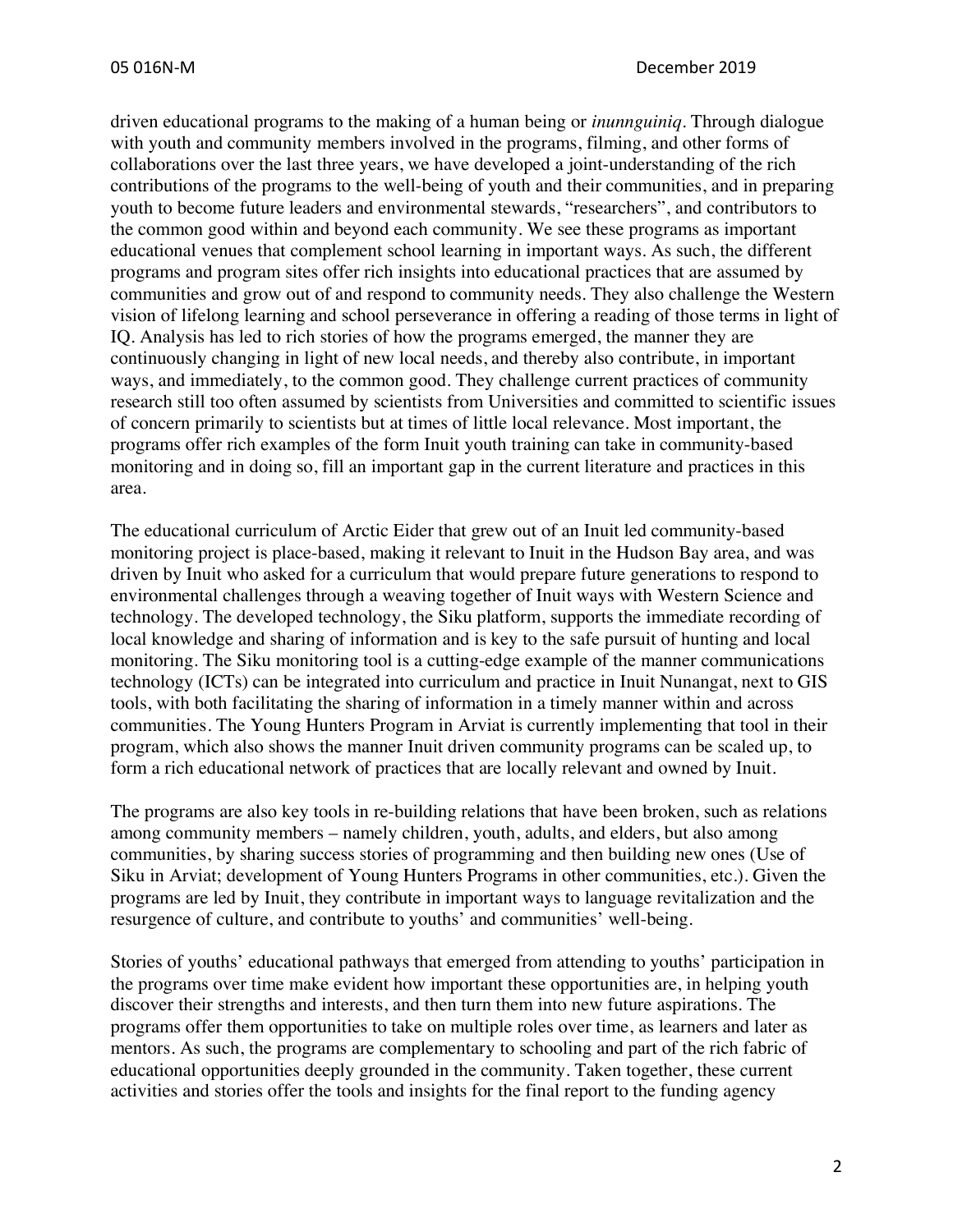(FRQSC), and further dissemination in 2020, as summarized below. We thank all collaborators and participating communities for their support of the project.

## **Summary of Activities in year 2019 - ongoing**

## **Publication**

Rahm, J. et al. (Tagalik, S., Billard, G., Anoee, E., l'Hérault, V., Truchon, M.-H.) (2019). The contribution of Inuit youth and community-driven programs to life-long learning and perseverance (published in English & French). *Revue de la persévérance et de la réussite scolaires chez les premiers peuples*, 3, 102-105. http://colloques.uqac.ca/prscpp/files/2019/04/Rahm\_Tagalik\_Baker\_Billard\_Bell\_Anoee\_LH %C3%A9rault\_Truchon\_AN.pdf

## **Publications submitted (under review)**

Rahm, J., Tagalik, S., & Baker, K. (book chapter under review). Youth's relationship with the land, each other, and their community: A critical lens and engagement with the transdisciplinary and heterogeneous. In J. Adams, M.-C. Shanahan, & M. Takeuchi (Eds.), *Epistemologies in the learning sciences*. New York, Springer. Submitted in November 2019.

## **Publications in preparation**

- L'Hérault, V., Tagalik, S., Anoee, E., Baker, K., Bell, J., Billard, G., Truchon, M. H., Rahm, J., Karetak, J., and the youth and Elders of Arviat, Nunavut (in preparation). *Inunnguiniq: a selfdetermined education reframing learning opportunities in Nunavut.*
- Rahm, J., Tagalik, S., Anaviapik Soucie, T., L'Hérault, V., & Truchon, M. H., and youth and community members of Arviat and Pond Inlet, Nunavut (in preparation). *A look at school perseverance through the lens of lifelong learning in and through Inuit-led environmental stewardship, driven by community needs.*

# **Presentations – Peer Reviewed**

- Tagalik, S., Baker, K., & Rahm, J. (accepted). Environmental Stewardship, Hunting, and Community Gardening in Inuit Nunangat: Its Educational Implications for Ecological Care. In Symposium organized by C. Brandt, *Caring for Social-Ecological Systems through Science, Engineering, and Environmental Education: Models, Tensions, Affordances.* To be presented at the Annual Meeting of the American Educational Research Association, San Francisco, CA: May 2020.
- Rahm, J., Anaviapik-Soucie, T., Kidd, J. L'Hérault, V., Jonathan Pitseolak, J. & Shirley Tagalik, S. & Kativik Ilisarniliriniq (2019). *Recreating a place of honour and respect for young people: Insights from community driven and Inuit led environmental stewardship and curriculum development projects.* Symposium at Inuit Studies Conference, Montreal, October, with following presentationsL
	- *Ujjiqsuiniq: Youth becoming skilled and capable as environmental stewards* Shirley Tagalik, Aqqiumavvik Society
	- *Community Based Stewardship* Tim Anaviapik Soucie & Vincent L'Hérault, ARCTIConnexion
	- *Kativik Ilisarniliriniq's Inuit Science Education : An Inuit knowledge driven curriculum* Charlie Nowkawalk & Loïc Fauteux-Goulet, Kativik Ilisarniliriniq